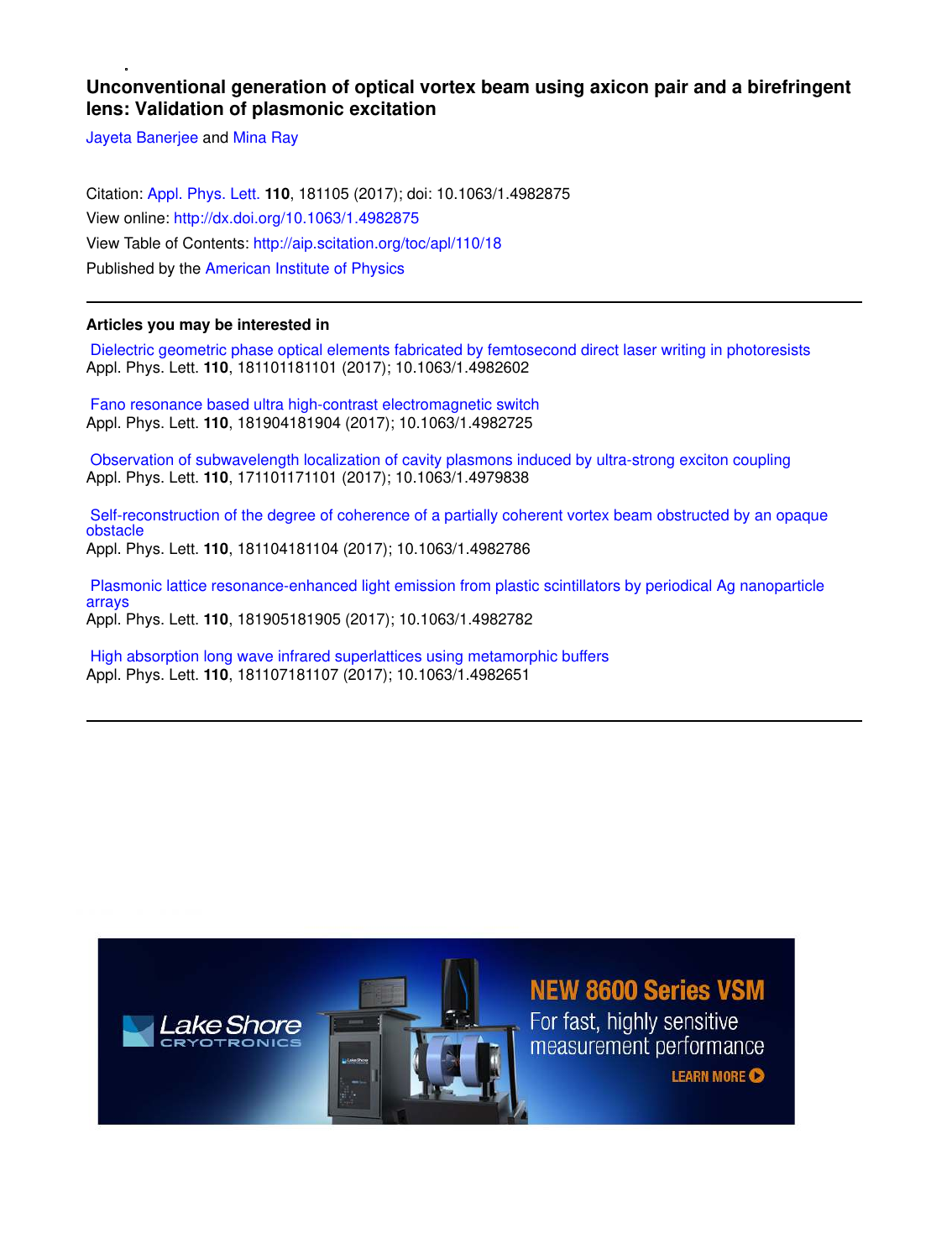

## Unconventional generation of optical vortex beam using axicon pair and a birefringent lens: Validation of plasmonic excitation

Jayeta Banerjee<sup>a)</sup> and Mina Ray<sup>b)</sup>

Department of Applied Optics and Photonics, University of Calcutta (Technology Campus), Acharya Prafulla Chandra Siksha Prangan, JD-2, Salt Lake, Sec-III, Kolkata 700 106, India

(Received 10 January 2017; accepted 20 April 2017; published online 1 May 2017)

We generate a nondiffracted Bessel beam using an axicon. A simple setup is presented to generate a zero order Bessel beam. Moreover, we introduce certain modifications in this optical setup for unconventional generation of an optical vortex beam using an axicon pair and a birefringent lens. An optical vortex beam with a topological charge of 1 is generated, and the corresponding spiral pattern has been demonstrated, which confirms the presence of orbital angular momentum in the optical vortex beam. Further, plasmonic excitation is validated using both zero order and first order Bessel beams. Our approach to confirm the presence of surface plasmon resonance relies on the use of a Wollaston prism. We are able to separately identify the coupling of surface plasmons with the p-polarized components via the absence of the corresponding annular beam. Published by AIP Publishing. [http://dx.doi.org/10.1063/1.4982875]

In recent years, the study and the generation of optical vortices (OVs) have attracted considerable research interest where a Bessel beam plays an important role. A Bessel beam is characterized by a radial wave vector  $(k_{\rho})$  and an azimuthal index (l), resulting in the generation of helical wavefronts.<sup>1</sup> It can be generated in a number of ways: by the use of an annulus and a lens, a hologram,<sup>2,3</sup> a spatial light modulator,<sup>4</sup> or an axicon.<sup>5</sup>

Higher order Bessel beams have helical wavefronts and carry orbital angular momentum (OAM). They have been experimentally generated using an axicon illuminated by a Laguerre–Gaussian beam. $6$  As the order of the Bessel beam increases, the diameter of the central dark ring also increases. Spin angular momentum (SAM) corresponds to polarization, whereas OAM corresponds to the azimuthal phase. SAM to OAM conversion has been discussed in Ref. 7. The generation of scalar and vectorial vortex beams by using a homogeneous anisotropic medium instead of using an inhomogeneous birefringent medium has been reported.<sup>8</sup> The generation of higher order OVs with topological charges of  $\pm 1$  and  $\pm 2$  have been demonstrated by O'Dwyer et  $al$ .<sup>9</sup> by cascaded conical diffraction using two biaxial crystals and recently by Zhang *et al.*<sup>10</sup> using cascaded acoustically driven vector mode conversion.

Special attention is paid to the second harmonic generation using uniaxial crystals as Bessel beams hold significant potential in nonlinear optics. $11$  The interference pattern due to the circular polarized Gaussian beam propagating along the optic axis of the uniaxial crystal has been observed experimentally and theoretically.<sup>12</sup> The experimental generation of the first order Bessel beam by the interference of cosine and sine components has been performed using a Mach-Zehnder set up. $13$  As reported by many researchers, conventional vortices can be generated by the Fourier transform of a Bessel beam, and the ring diameter depends on the topological

charge. But the challenge requiring ring diameter to be independent of topological charge is the generation of a perfect vortex as demonstrated theoretically and verified experimentally in Ref. 14.

OV beams are often employed for the generation of surface plasmon polaritons  $(SPPs)$ .<sup>15</sup> Surface plasmon resonance (SPR) occurs for p-polarization under the attenuated total reflection (ATR) coupler mode, satisfying phase matching conditions.<sup>16</sup> Parameter like reflectance-dip/transmittance-peak/phase-jump at resonance is very sensitive to change in the optical properties of the analyte in the vicinity of the metal surface and has been extensively used for nanoplasmonic sensing.<sup>17</sup>

Efficient coupling of the incident energy to the surface plasmon (SP) mode can be ensured by optimum choice of metal layer thickness<sup>18</sup> in a conventional Kretschmann structure. The phase detection based SPR interferometric technique provides higher resolution. In this context, phase response curves for different oxygenated hemoglobins have been analyzed, and the minimum detectable refractive index (RI) of order of  $10^{-8}$  RIU has been theoretically achieved by us. We have reported SPR modulated radially sheared interference imaging using a birefringent lens (BL).<sup>19,20</sup> The main components used in our approach were BL and Wollaston prism (WP) to generate plasmonic moiré surfaces without going into the complicated fabrication process of sub-wavelength grating generally employed for the generation of such nano-patterns.<sup>21</sup>

Advantages of Bessel beams in applications such as microscopy and imaging are equally applicable to SPR excitation and related applications. First experimental surface plasmon polariton excitation using a zero order Bessel beam has been reported by Kano et  $al.^{22}$  A detailed theory of evanescent Bessel beams via surface plasmon excitation with a tightly focused radially polarized beam is presented in Ref. 23. The dark ring confirming SPR excitation and decaying nature of the evanescent Bessel beam have been reported by collection mode near-field scanning optical microscopy.<sup>24</sup> Kurilkina et  $al$ <sup>25</sup> have analyzed different types of surface

a)E-mail: j.banerjee87@yahoo.com

b)Author to whom correspondence should be addressed. Electronic mail: mraphy@caluniv.ac.in. Tel.: 91 33 23352411. Fax: 91 33 23522411.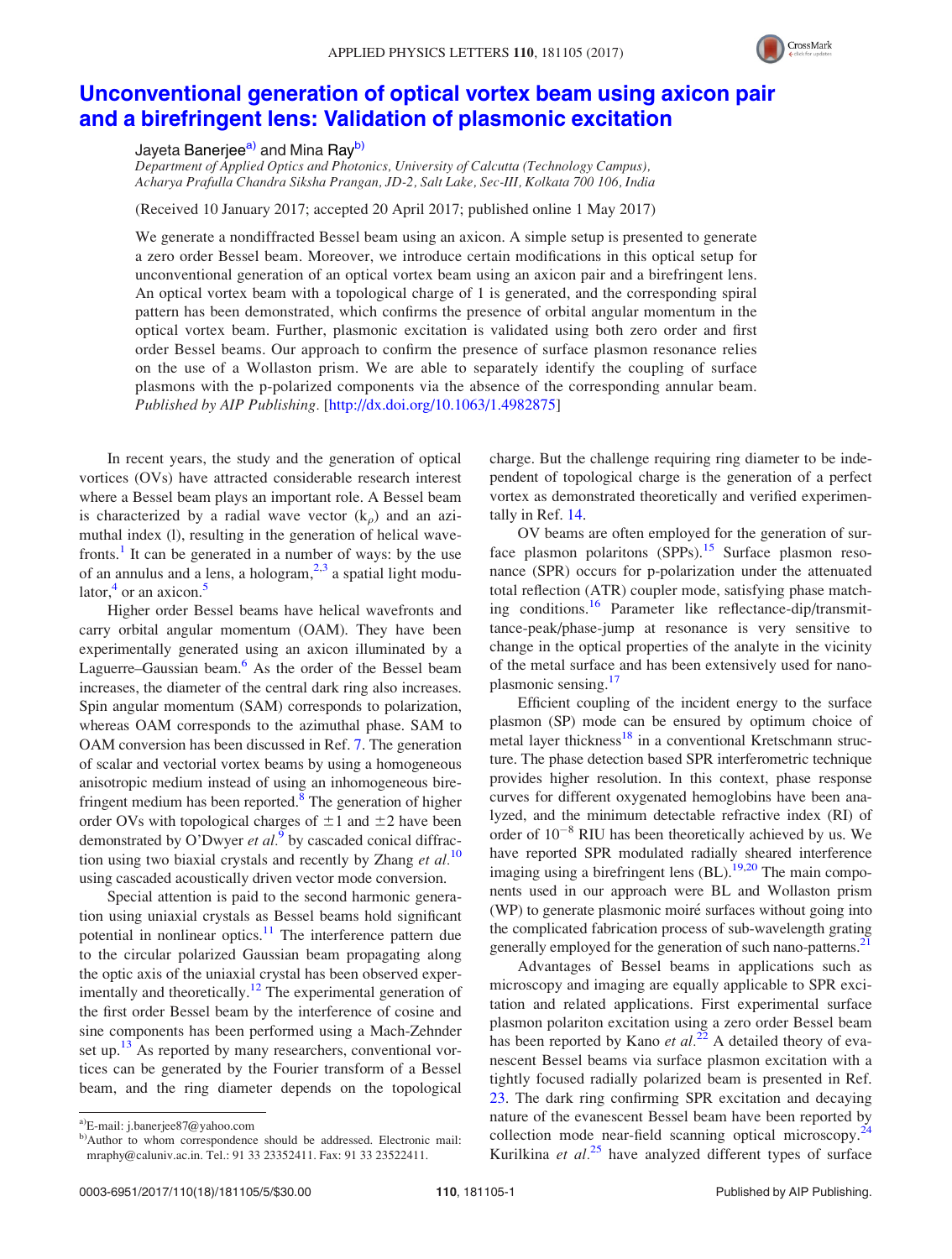

FIG. 1. Simulated (a) zero and (c) first order Bessel beams. The corresponding intensity curves of (a) and (c) are shown in (b). Contour plots of (a) and (c) are shown in (d) and (e), respectively.

plasmon polariton based symmetric and asymmetric "dielectric-metal-dielectric" structures.

In this letter, we propose and experimentally demonstrate an unconventional approach to generate a higher order vortex through the combination of an axicon pair and a BL. The cylindrical beam carrying OAM is also experimentally demonstrated. To further validate our proposed approach in plasmonic modulation, a WP is adopted to decompose the resultant beam into two orthogonally polarized beams. The proposed method opens an unconventional window to generate OVs using axicon-BL combination.

Mathematical description for a cylindrical vector beam is well established. $26$  For the benefit of general readers, it is necessary to include generalized formulation on which our simulations are based. The electric field of the Bessel beam in the vicinity of the focus can be calculated with the Richards–Wolf vectorial diffraction theory. $27$  The amplitude of the electric field follows a Bessel function in the radial coordinate, modulated by an azimuthal phase variation  $E(\rho, \phi, z) \propto J_l(k_o \rho)$  $\exp(ik_z z) \exp(il\phi)$ , where  $J_l$  is the *l*th order Bessel function,  $k_{\rho}$  and  $k_{z}$  are the radial and longitudinal wavevectors, where  $k = \sqrt{k_{\rho}^2 + k_z^2} = 2\pi/\lambda$  ( $\lambda$  is the wavelength of the electromagnetic radiation), and  $\rho$ ,  $\phi$ , and z correspond to the radial, azimuthal, and longitudinal components, respectively. Here,  $k_{\rho}$ determines the spacing of the Bessel beam rings, and the azimuthal index, l, determines both the order of the Bessel beam and the azimuthal phase variation. $1,28$ 

Theoretically computed zero-order and first-order Bessel functions along with intensity distributions are shown in Figure 1. The zero-order beam has a bright central maximum as shown in Fig.  $1(a)$ , whereas the first-order beam has a dark centre shown in Fig.  $1(c)$ . The 2D profile (Fig.  $1(b)$ ) and 3D contour profiles (Figs.  $1(d)$  and  $1(e)$ ) are computed for zero and first order Bessel beams, respectively.

Fig. 2 shows the schematic of the setup for the generation of a zero order Bessel beam. The expanded collimated Gaussian beam (He-Ne laser,  $\lambda = 632.8$  nm) is passed through a polarizer whose transmission axis is at 45 followed by a quarter wave plate (QWP) whose fast axis is vertical, thus generating a circularly polarized beam. The axicon-generated Bessel beam is focused on to the hypotenuse surface of an Aluminium(Al)-coated BK7 glass prism using a zoom lens. The reflected divergent beam is focused onto the WP with the help of a lens. Two mutually orthogonal beams emerging from the WP are passed through an analyzer and a lens and finally captured on a CCD. We have used the WP with its axis adjusted in order to laterally separate the p- and spolarization. Then transmission axis of the analyzer is matched with the transmission axis of the WP. The purpose of using the analyzer is just to reduce the intensity of the pattern.

The electric field of the generalized plane cylindrical beam can be written as $^{26}$ 

$$
\bar{E}(\rho,\varphi,z) = E_{\rho}\hat{e}_{\rho} + E_{z}\hat{e}_{z} + E_{\varphi}\hat{e}_{\varphi}.
$$
 (1)

The field components in the radial, azimuthal, and propagation directions are  $E_{\rho}, E_{\varphi}, E_z$ , respectively, which are given  $as^2$ <sup>9</sup>

$$
E_{\rho}(\rho, \varphi, z) = A \int_{0}^{\alpha} \cos^{1/2} \theta \sin 2\theta J_{1}(k\rho \sin \theta) e^{ikz \cos \theta} d\theta
$$
  
= 
$$
2A \int_{0}^{\alpha} \cos^{1/2} \theta \sin \theta \cos \theta J_{1}(k\rho \sin \theta) e^{ikz \cos \theta} d\theta,
$$

$$
(2)
$$



FIG. 2. Schematic diagram for the generation of a Bessel beam using an axicon illuminated with a Gaussian beam. (b) Experimental setup for the generation of a zero-order Bessel beam for plasmonic modulation.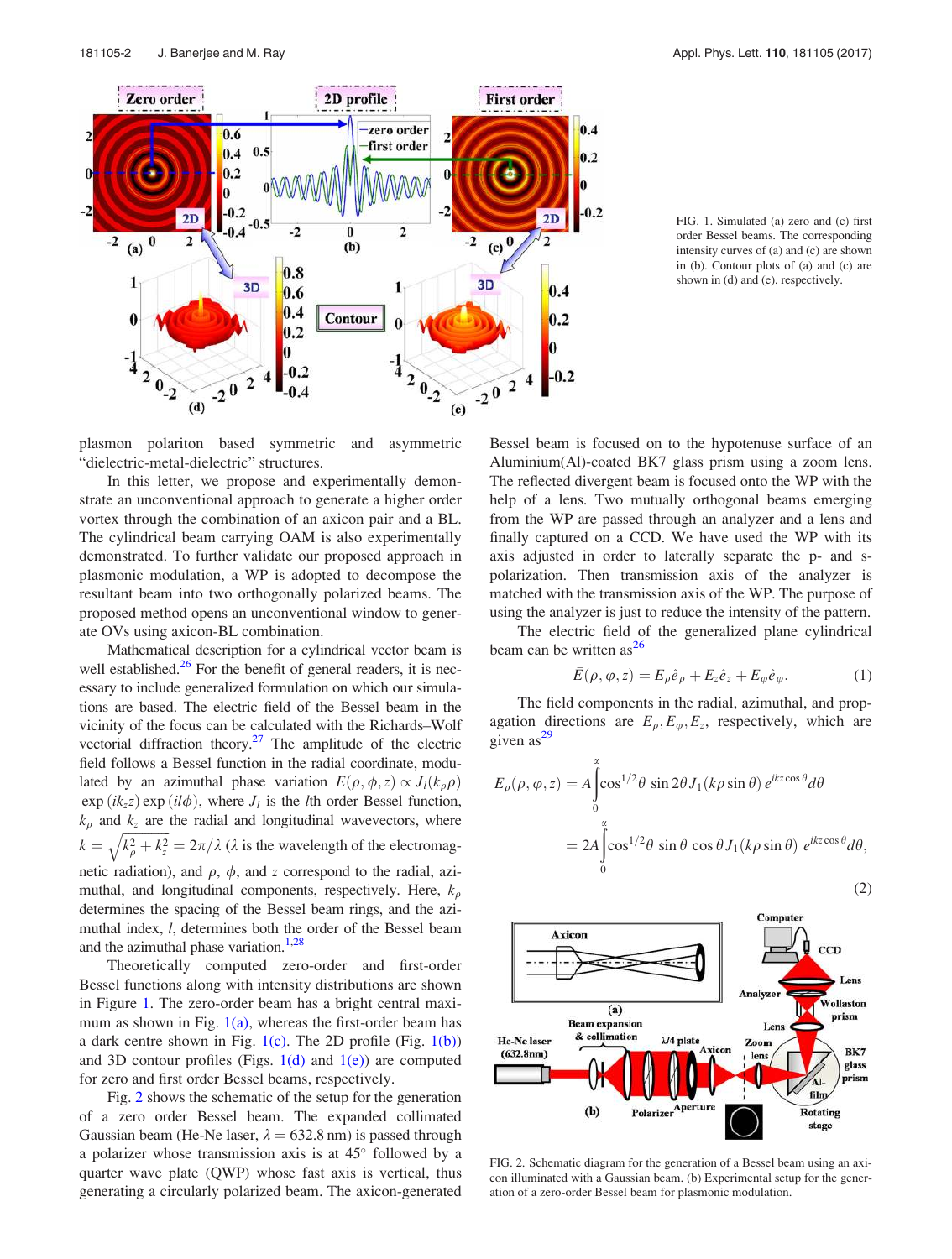$$
E_{\varphi}(\rho, \varphi, z) = 2A \int_{0}^{\alpha} \cos^{1/2} \theta \sin \theta J_{1}(k\rho \sin \theta) e^{ikz \cos \theta} d\theta, (3)
$$
  

$$
E_{z}(\rho, \varphi, z) = 2iA \int_{0}^{\alpha} \cos^{1/2} \theta \sin^{2} \theta J_{0}(k\rho \sin \theta) e^{ikz \cos \theta} d\theta, (4)
$$

where  $\alpha = \sin^{-1}(NA)$  of the objective lens. The pupil apodization function is considered to be unity. In our case, the field distribution is in the  $\rho$ -z plane. Therefore,

$$
\bar{E} = E_{\rho} \hat{e}_{\rho} + E_{z} \hat{e}_{z}.
$$
 (5)

The phase matching condition for SPR occurrence is given by

$$
\sqrt{\varepsilon_{pr}}\frac{\omega}{c}\sin\theta = \frac{\omega}{c}\sqrt{\frac{\varepsilon_1\varepsilon_2}{\varepsilon_1+\varepsilon_2}},\tag{6}
$$

where  $\varepsilon_{pr}$ ,  $\varepsilon_{l}$ , and  $\varepsilon_{2}$  are the dielectric permittivities of the prism, metal, and dielectric layer, respectively, for the three layer SPR configuration and  $\theta$  is the incident angle in the prism.

In order to incorporate the SPR effect in the beam, the transmission coefficient of the p-polarization at the incident angle of  $\theta$ , i.e.,  $t_p(\theta)$ , is to be accommodated within the integral. $^{22}$ 

Then,

$$
E_{\rho}(\rho, \varphi, z) = 2A \int_{0}^{\alpha} \cos^{1/2} \theta \sin \theta \cos \theta t_{p}(\theta)
$$

$$
\times J_{1}(k\rho \sin \theta) e^{ikz \cos \theta} d\theta \qquad (7)
$$

and

$$
E_z(\rho, \varphi, z) = 2iA \int_0^{\alpha} \cos^{1/2} \theta \sin^2 \theta \, t_p(\theta) \, J_0(k\rho \sin \theta) \, e^{ikz \cos \theta} d\theta.
$$
\n(8)

The change in the ring pattern due to SPR excitation as shown in Fig. 3 was observed using the setup described in Fig. 2. It is seen that two annular beams are formed after passing through the WP corresponding to two orthogonal polarization components. For the beam reflected from the uncoated prism satisfying the resonance angle, annular beams are found to remain unaltered, whereas for a 38 nm Al-coated BK7 prism, one annular ring disappears under the same conditions as shown in Fig.  $3(a)$ .

In our case, the incident circular polarized beam comprises of equal amplitude p- and s-polarization components. After passing through the axicon, the generated Bessel beam contains both radial polarized (RP) and azimuthal polarized (AP) components. Comparing p- and s-polarization with the RP and AP beams, both p- and RP beams are TM polarized, while s- and AP beams are TE polarized. When a beam (containing both orthogonal polarized components) is used to excite SP in a common optical path, only the reflected light



FIG. 3. (a) Experimental images for uncoated and Al coated BK7 glass prisms for the SPR angle at (left) the plane of the prism from where the beam is emerging and (right) actual imaging plane. (b) Experimental images for the Al coated BK7 glass prism for three different incident angles.

due to the p-polarized component carries the information of SP excitation. The Bessel beam is advantageous compared to the conventional circular polarized beam due to certain unique properties such as smaller focus spot and higher coupling efficiency. The resonance parameters of the three-layer Kretschmann configuration can be calculated using Fresnel equations and the characteristic transfer matrix (CTM) method.<sup>30</sup> Different glass prisms can be used depending upon the working wavelength. The higher index substrate and higher wavelength provides higher field enhancement.<sup>31</sup> Here, the reflectance and phase response have been simulated for a wavelength of 632.8 nm as shown in Fig. 3(b). Three annular ring patterns have been captured for three different incident angles, which are indicated in the reflectance and phase response plots. The middle pattern corresponds to the SPR angle where the p-polarized annular ring is found to be absent. In all the three cases, the annular ring that corresponds to s-polarization remains almost the same.

Next, we present an unconventional generation of the OAM-carrying OV beam. Our approach is to convert impinging circularly polarized light to an OAM state by using an axicon pair and a BL as shown in the modified set-up in Fig. 4. The actual snapshot is shown in Fig.  $4(a)$ , and the corresponding schematic diagram is shown in Fig. 4(b). The generation of a dual annular beam is shown in Fig.  $4(c)$ . We can notice from this figure that a dual annular beam consists of two cylindrical beams with different angular spreads. The BL with an uniaxial medium has been used for introducing the phase delay between the ordinary (o-) and extraordinary (e-) waves. As the dual annular beam is theta dependent, for each value of theta, the refractive index (RI) of the e-wave changes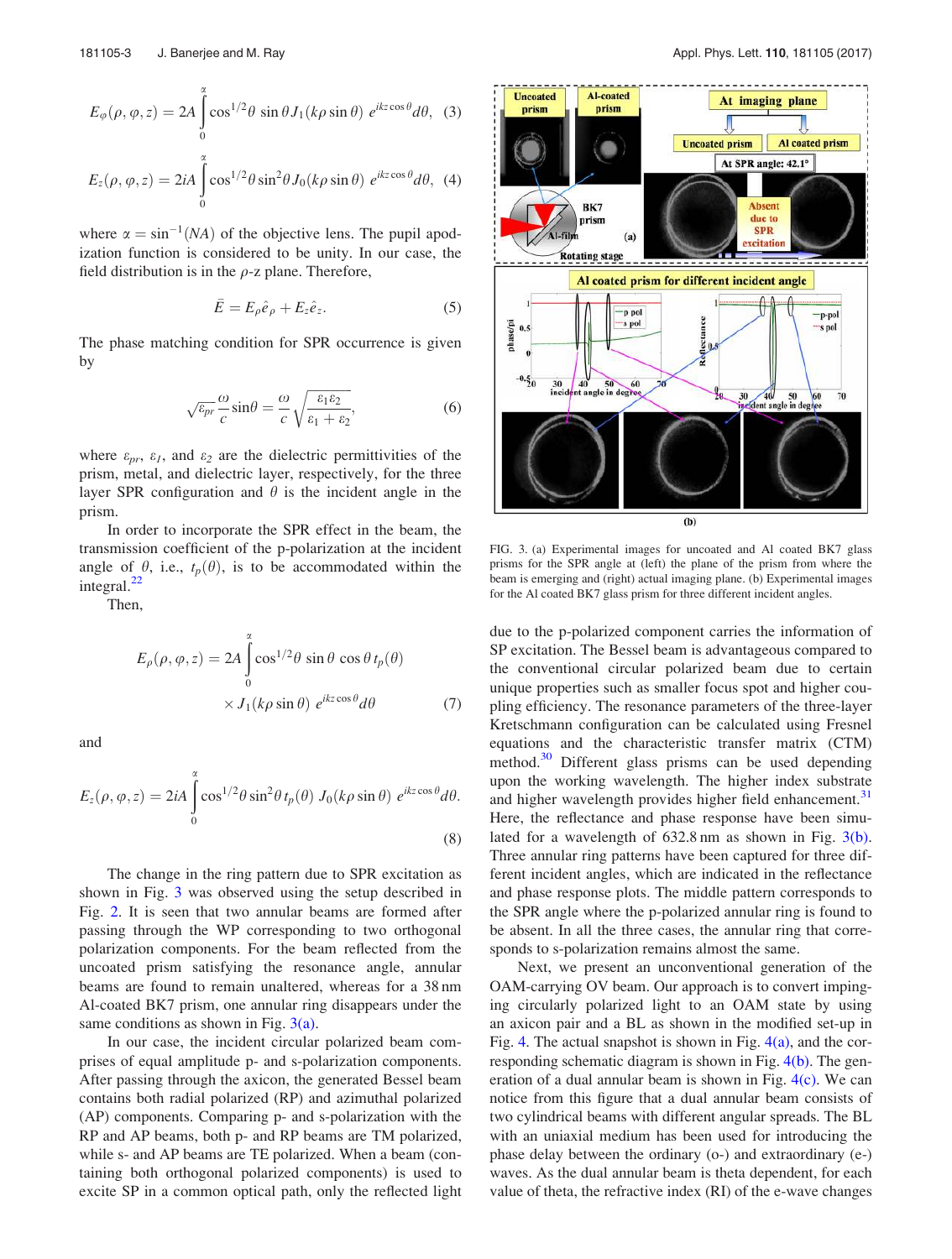

FIG. 4. (a) Actual snapshot of the experimental setup, (b) modified schematic diagram of the experimental setup for the generation of an optical vortex beam, and (c) ray diagram of dual annular beam formation using an axicon pair.

with the corresponding change in birefringence, and this is where the introduction of the azimuthal phase comes into play.

Experimental generation of the dual annular beam by using a pair of identical axicons is shown in Fig.  $5(a)$ . The spiral fringe pattern observed with the help of an analyzer after the BL confirms the presence of OAM in the OV beam. In fact, this is only possible due to the BL, which can be looked upon as a "mode converter" as the input dual annular Bessel beam is transformed into a higher order Bessel beam carrying OAM. It is quite well-known that the number of spiral patterns represents the order or the topological charge of the vortex, and its direction of rotation decides its sign. Here, we have generated the topological charge of 1 as confirmed by one spiral pattern (Fig.  $5(b)$ ). The theoretically simulated counterpart of the spiral pattern is shown in Fig.  $5(c)$ .

Next, we proceed to realize SPR modulation using the generated OV beam. A pair of dual annular beams having orthogonal polarizations is generated using a WP as shown in Fig.  $6(a)$  for an uncoated BK7 glass prism. Here, two rings of different radii are not because of different topological charges. Both correspond to the same topological charge of order 1. The vortex beam of two rings is different from conventional generation of the vortex beam as it is generated by an axicon pair. Figure  $4(c)$  shows how two rings of different radii are generated. The selection of individual orthogonal polarization by using an analyzer is illustrated in Fig.  $6(c)$ .



FIG. 5. (a) Dual annular pattern captured after axicon pair, (b) spiral pattern formation after the BL, and (c) spiral pattern by theoretical simulation.



FIG. 6. Dual annular pattern captured beyond the WP at the SPR angle for (a) the uncoated prism and (b) the 30 nm Al coated prism. (c) Selection of polarization components using an analyzer for the uncoated prism. (d) Dual annular pattern for the 38 nm Al coated prism under the same SPR angle.

Moreover, to emphasize the importance of the optimum metal thickness, a 30 nm Al-coated prism (less than optimum thickness) has been used, and we have noticed that orthogonal polarization related information is present but one component is less intense than the other due to lower coupling as shown in Fig.  $6(b)$ . On the other hand, one annular beam completely disappears for the 38 nm Al-coated BK7 glass prism (Fig.  $6(d)$ ), which reveals 100% coupling of the ppolarized component to the SPP mode.

In conclusion, we proposed and experimentally demonstrated an unconventional approach to generate a vortex beam. The uniqueness of the proposed method lies in the combined contribution of the axicon pair and BL and the superposition of two orthogonal polarized light beams. The polarization distribution gets modulated due to SP excitation. As our work provides an alternate method to generate an OV beam, it opens a different field of research to be explored for future practical applications in the field of nanophotonics. The axicon provides the most efficient method of realizing diffraction-less beams. It is already reported that the diameter of the central spot of the Bessel beam is narrower than the first dark ring of the Airy pattern.<sup>30</sup> Thus, it provides better resolution in imaging applications. The use of an axicon proves to be advantageous in applications involving scanning.<sup>32</sup> Non-contact surface profilometry using SPR modulated moiré interferometry has already been proposed and reported by us.<sup>33</sup> In future, Bessel beams can be used instead of Gaussian beams in such an application with the added advantages offered by the present technique.

Jayeta Banerjee would like to acknowledge the Department of Science and Technology, Government of India, for financial support (Ref. No. SR/WOS-A/PM-1015/ 2015 dated 11/07/2016) under the Women Scientist Scheme to carry out this work. We thank Professor A. Basuray, Professor S. K. Sarkar, and Dr. M. Bera for their needful discussions during the course of this work.

- <sup>1</sup>A. Dudley, M. Lavery, M. Padgett, and A. Forbes, Opt. Photonics News 24(6), 22 (2013).
- $2^2$ M. Fortin, M. Piché, and E. F. Borra, Opt. Express 12, 5887 (2004).
- <sup>3</sup>M. R. Lapointe, Opt. Laser Technol. **24**, 315 (1992).